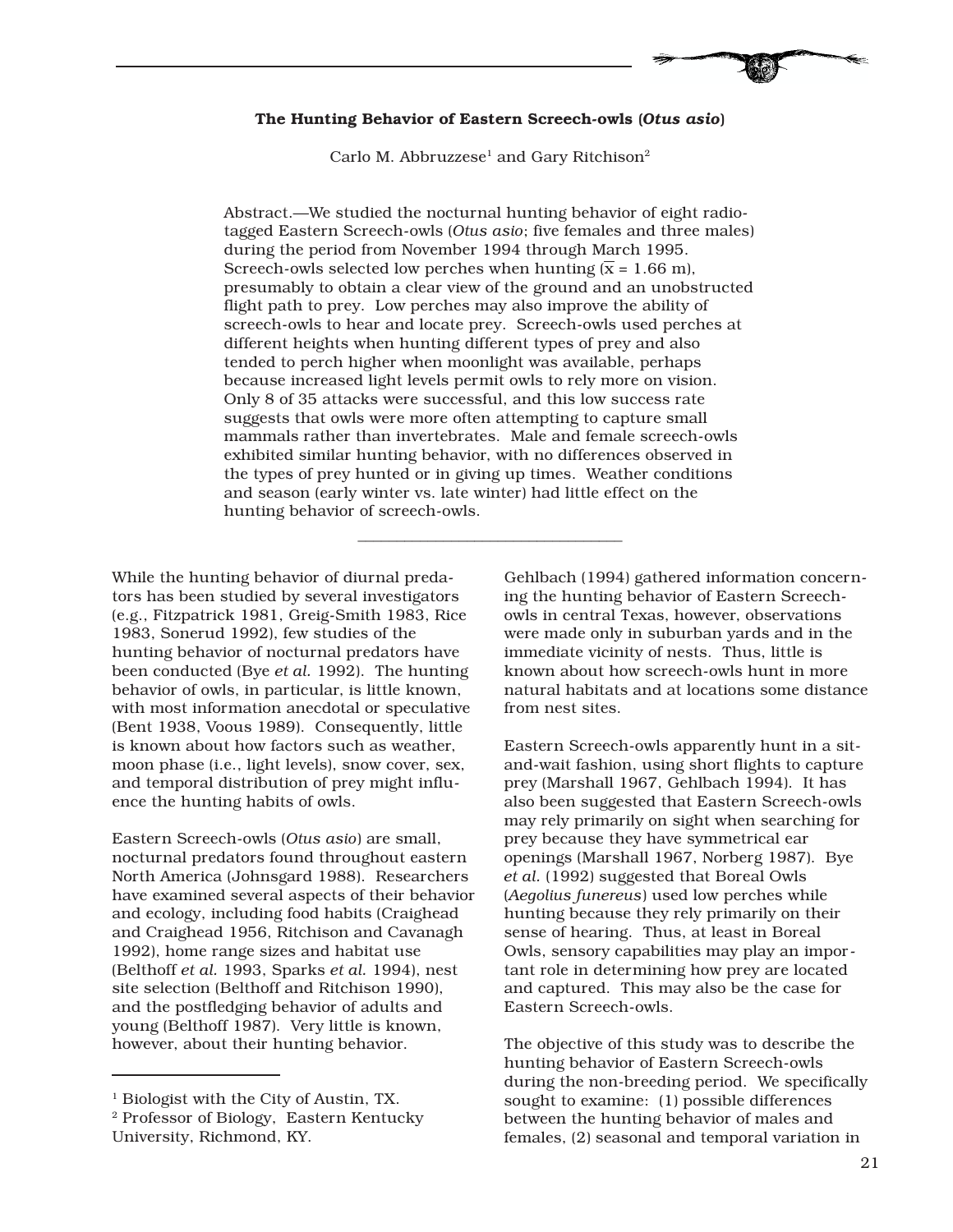screech-owl hunting behavior, and (3) the possible effects of weather and moon phase on hunting behavior.

## **STUDY AREA**

The hunting behavior of Screech-owls was studied from November 1994 through March 1995 at the Central Kentucky Wildlife Management Area, located 17 km southeast of Richmond, Madison County, Kentucky. The study area was composed of a patchwork of small deciduous woodlots, old fields, agricultural fields, and mowed fields connected by woodrows. Dominant woodland canopy tree species included shagbark hickory (*Carya ovata*), bitternut hickory (*C*. *cordiformis*), post oak (*Quercus stellata*), chinquapin oak (*Q*. *prinoides*), boxelder (*Acer negundo*), and red oak (*Q*. *borealis*). The mid-story layer was composed primarily of red maple (*Acer rubra*), flowering dogwood (*Cornus florida*), pawpaw (*Asiminia triloba*), spice bush (*Lindera benzoin*), silky dogwood (*C*. *amomum*), and hackberry (*Celtis occidentalis*). Common edge and old field tree species included black locust (*Robinia pseudo-acacia*), white ash (*Fraxinus americana*), smooth sumac (*Rhus glabra*), and sweetgum (*Liquidambar styraciflua*); while American sycamore (*Plantanus occidentalis*) and black willow (*Salix nigra*) were frequently found in wet and riparian areas. The eastern red cedar (*Juniperous virginiana*) was widely distributed throughout the study area. Two vines, summer grape (*Vitus aestivalis*) and heart-leaf ampelopsis (*Ampelopsis cordata*), were common in woodlots.

Terrestrial crayfish (*Cambarus* spp.) are common throughout much of the study area, particularly in low, poorly drained areas and along streams (Ritchison and Cavanagh 1992, pers. observ.). These crayfish typically produce small mounds of soil around the entrances to their burrows, and these mounds clearly indicate the presence of active crayfish. Other prey species that are potentially available to screech-owls in our study area include various small mammals, birds, and invertebrates (Ritchison and Cavanagh 1992).

# **METHODS AND MATERIALS**

Beginning in November 1994, Eastern Screechowls were captured by checking nest boxes distributed throughout the study area. Nest boxes were checked during daylight hours

when screech-owls are typically docile and more easily handled. After capture, radiotransmitters (Wildlife Materials, Inc., Carbondale, IL) were attached backpack style (Smith and Gilbert 1981). Transmitters weighed approximately 6 g (3 to 4 percent of total body mass). The owls appeared to adjust quickly to the transmitters, and did not appear to behave abnormally (pers. observ.). Owls were allowed at least 1 week to become accustomed to the transmitter before observations began. To facilitate observations, a 5 to 6 cm piece of reflective tape was attached to the transmitter antennas.

Observations typically began shortly after sunset and continued for 3 to 5 hours. During owl observations, the general location of a radio-tagged owl was determined using a receiver (TR-2; Telonics, Inc., Mesa, AZ) and a hand-held, two-element antenna. Then, a Petzel headlamp or portable wheat lamp was used to scan the area from which the signal originated. Normally the light would strike the reflective tape on the transmitter's antenna and permit us to precisely locate the owl. While observing an owl, a light with a red cellophane filter was used to minimize disturbance as owls are known to have limited vision at the red end of the light spectrum (greater than 600 nm; Martin *et al.* 1975).

Eastern Screech-owls are relatively tame and typically do not fly until an observer comes within 3 or 4 m (pers. observ.). Our observations of screech-owls were usually made at a distance of 10 to 12 m using 10 x 25 binoculars. At this distance, our presence appeared to have little effect on the owls. The owls sometimes allowed us to watch them for more than an hour before moving, and owls often flew in our direction or directly over us when changing perches.

To examine possible differences in hunting behavior over time, November and December were categorized as early winter, and January, February, and March as late winter. For each hunting observation, we recorded the time the owl landed on a perch and the time until the owl either initiated an attack or left for another perch (i.e., giving up time). If an owl was not observed landing on a perch, we sometimes estimated their time of arrival at the perch by monitoring the transmitter's signal. Transmitters had activity switches so pulse rates typically changed when an owl stopped moving.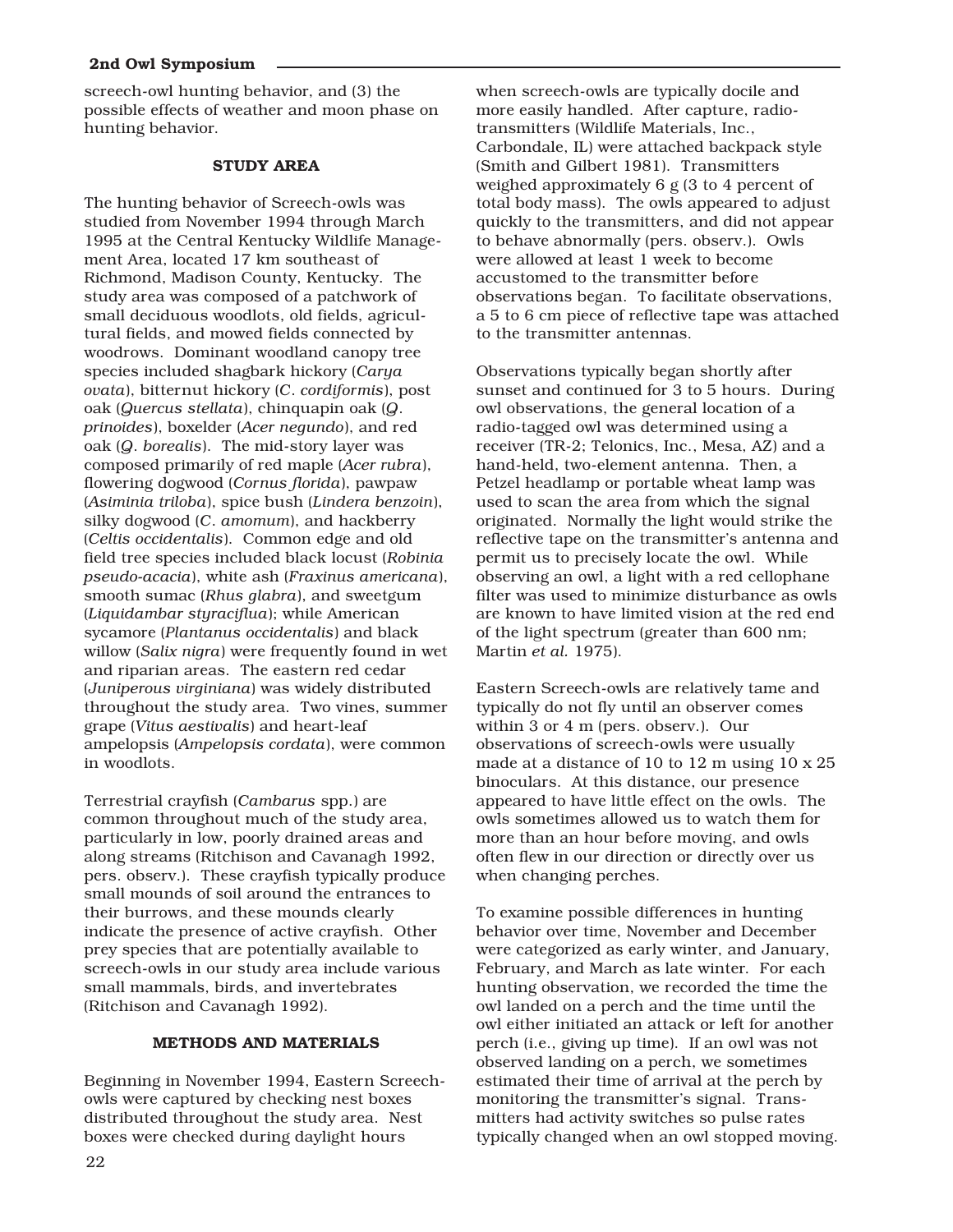After the owl moved to another location, perches and attack sites (the point on the ground where the owl hit or attempted to hit the prey) were marked with flagging and plotted on an aerial photograph of the study area. We returned to these marked perch sites during daylight hours to measure perch heights, identify and measure the tree, shrub, or vine in which the perch was located, measure attack distances (the distance from the perch to the prey item attacked), and measure distances between consecutive perches.

We also noted whether or not attacks were successful and, if so, attempted to identify the prey species. We noted and flagged the search area (where the focal owl appeared to be looking for prey). For perches where no attack was made or where the attack was unsuccessful, we noted the type of prey (e.g., crayfish, small mammal, or bird) that the owl was probably hunting. We made this judgement based either on where the owl appeared to be searching or, less frequently, on prey species that we actually observed the owl to be watching. For example, an owl searching the ground in a low, poorly drained area with numerous crayfish burrows was assumed to be hunting crayfish, while an owl searching the ground in a drier area with no crayfish burrows was assumed to be hunting small mammals. Owls peering intently into eastern red cedars or dense shrubs were thought to be hunting birds.

During each observation period, we recorded the air temperature and, for subsequent analysis, categorized temperature as either above freezing or below freezing. We also noted the presence or absence of precipitation and, on that basis, categorized conditions as: snowing, raining, or no precipitation. We also noted the presence or absence of snow cover and whether or not the moon was visible.

#### **Analysis**

Because the number of observations on each owl varied, and to avoid bias from pooling such data (Leger and Didrichsons 1994), overall mean values were calculated using the means for each bird. We used different subsets of the data for other analyses. Owls were included in a particular analysis only if represented in all categories. For example, an owl would be included in an analysis of possible differences in perch height with season only if observed

hunting during both seasons (early winter and late winter).

Multiple comparisons were made using nonparametric analysis of variance (analysis of variance on ranked data which is equivalent to the Kruskal-Wallis test; SAS Institute 1989). Paired comparisons (e.g., males versus females) were made using Wilcoxon rank sum tests (which are equivalent to Mann-Whitney U tests; SAS Institute 1989). All analyses were performed using the Statistical Analysis System (SAS Institute 1989). All values are presented as mean  $\pm$  standard deviation.

# **RESULTS**

# **Capture and Observation of Owls**

Eight adult Eastern Screech-owls (five females and three males) were tracked during the period between November 10, 1994 and March 11, 1995. These owls were observed for a total of 168.5 hours during 91 evenings. Hereafter, these owls will be referred to by the last three digits of their U.S. Fish and Wildlife Service aluminum bands (table 1). Based on observations during previous breeding seasons and during the breeding season that followed our study, it was determined that two of these owls (male 099 and female 285) represented a mated pair. The mated status of the other owls was unknown. One owl (female 285) died during the study, and the cause of death could not be determined.

Table 1.—*Tracking period and number of nights tracked for each Eastern Screech-owl.*

| $\alpha$ | <b>Sex</b> | <b>Tracking</b><br>period | Number of nights<br>tracked |
|----------|------------|---------------------------|-----------------------------|
| 931      | Female     | 11/10/94 - 2/24/95        | 19                          |
| 016      | Female     | $1/4/95 - 3/5/95$         | 8                           |
| 285      | Female     | 11/14/94 - 11/24/94       | 4                           |
| 959      | Female     | $1/8/95 - 2/22/95$        | 9                           |
| 041      | Female     | $11/18/94 - 2/25/95$      | 13                          |
| 099      | Male       | $11/10/94 - 3/11/95$      | 11                          |
| 307      | Male       | $11/11/94 - 3/8/95$       | 14                          |
| 215      | Male       | $11/12/94 - 3/2/95$       | 13                          |

# **Hunting Behavior - Overall**

Eastern Screech-owls  $(N = 8)$  used a total of 338 hunting perches, and these perches were an average of  $1.66 \pm 0.22$  m high. The mean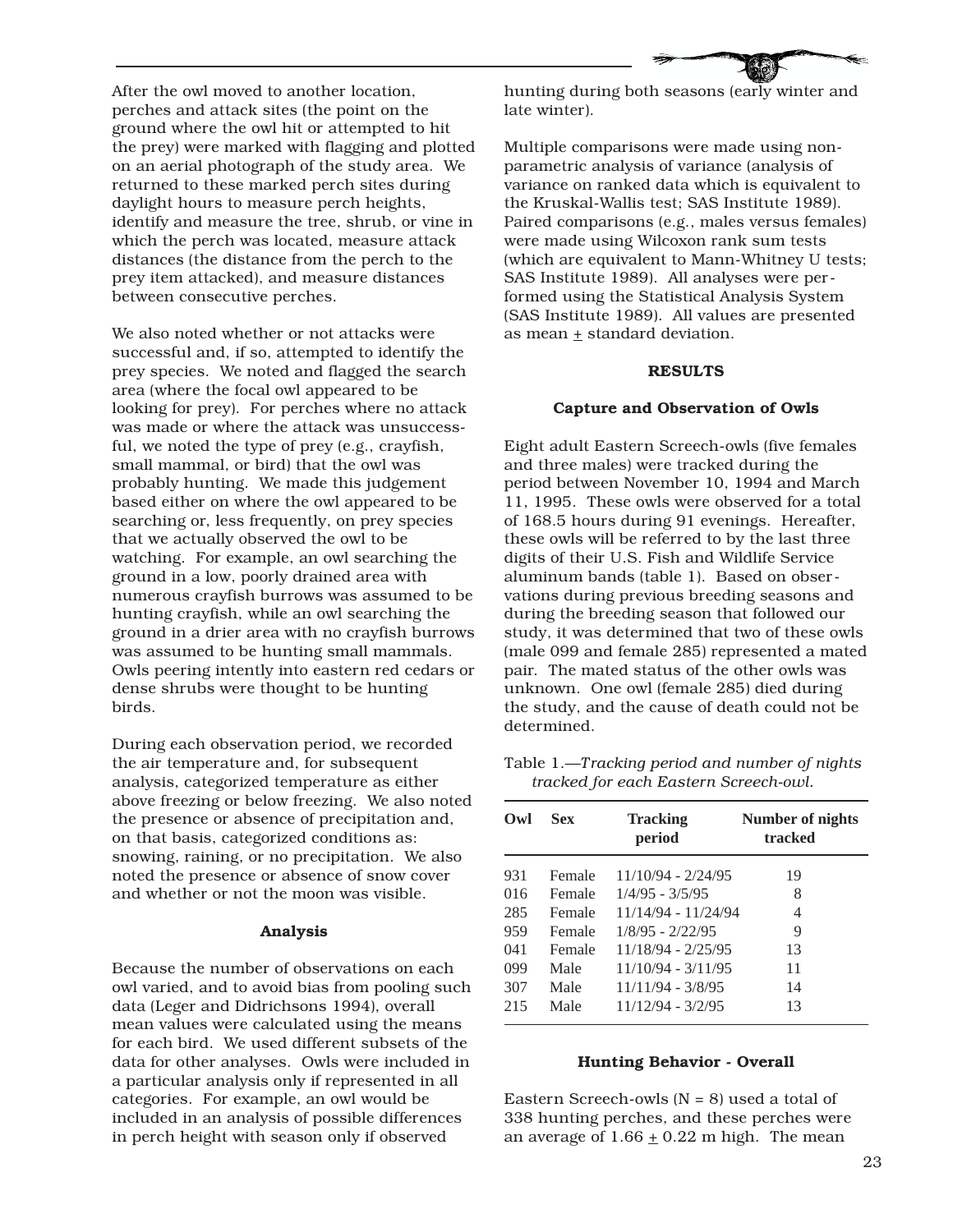height of the vegetation (e.g., tree, shrub, or vine) in which these perches were located was  $5.04 \pm 1.81$  m, and the mean d.b.h. was 11.07  $\pm$  6.13 cm. Most hunting perches (63.2) percent) were on an open branch (25 cm or more away from the trunk), rather than near the trunk (less than 25 cm from the trunk) (23.0 percent) or on the stub or top of a plant (13.8 percent).

Owls (N = 6) initiated 35 attacks from hunting perches, with 27 being unsuccessful (no prey captured) and eight successful. The successful attacks resulted in the capture of one bird, one crayfish, one small mammal, and five moths. The mean attack distance was  $3.41 \pm 0.79$  m. Owls ( $N = 8$ ) remained on perches for an average of 393.7  $\pm$  204.2 sec before either attacking or giving up. Screech-owls  $(N = 8)$ leaving perches without making an attack (i.e., giving up time) remained on perches for an average of  $278.9 \pm 99.3$  sec, while owls (N = 5) that attacked prey were on perches for an average of  $226.1 \pm 108.9$  sec prior to initiating the attack. Mean giving up time for these latter five owls was  $323.9 \pm 90.4$  sec. When owls (N = 6) changed perches (either after an attack or after giving up), the mean distance between consecutively used perches was  $9.28 \pm 4.12$  m.

Screech-owls appeared to hunt six different types of prey: birds, insects, crayfish, small mammals, leeches, and fish. Owls appeared to



Figure 1. Apparent prey items hunted by Eastern Screech-owls.

Figure 1.—*Apparent prey items hunted by Eastern Screech-owls.*

hunt primarily crayfish (49.7 percent of all observations), small mammals (29.7 percent), and birds (5.4 percent) (fig. 1). Four owls (041, 215, 931, and 959) were observed hunting all three of these primary prey items, and perch height varied significantly with type of prey being hunted  $(F_{2.9} = 17.69, P = 0.0008)$ . Mean perch height when hunting birds was  $2.86 \pm$ 1.11 m. By contrast, mean perch height was  $1.90 \pm 0.45$  m when owls were hunting small mammals and  $1.27 \pm 0.10$  m when hunting crayfish. We found no significant differences in the perch position (open branch, near trunk, or at the top of the plant) used by owls hunting the three primary prey items ( $\chi^2$  = 6.7, df = 4, P = 0.155). Giving up times for these four owls varied significantly with type of prey hunted  $(F_{26} = 6.35, P = 0.033)$ : a mean of 308.7  $\pm$ 539.7 sec for crayfish,  $486.8 \pm 522.7$  sec for small mammals, and  $721.9 \pm 1175.9$  sec for birds.

## **Hunting Behavior - Males versus Females**

Hunting perches used by male and female screech-owls did not differ significantly in height  $(z = 0, P = 0.99)$ , with a mean perch height of  $1.65 \pm 0.18$  m for females (N = 5) and  $1.66 \pm 0.35$  m for males (N = 3). Similarly, there were no differences in either the mean height (*z* = 0.89, P = 0.37;  $\overline{x}$  = 5.69  $\pm$  1.98 m for females and  $3.97 \pm 0.93$  m for males) or mean d.b.h. ( $z = 1.49$ ,  $P = 0.14$ ;  $\overline{x} = 13.56 +$ 6.60 cm for females and  $6.92 \pm 1.70$  cm for males) of the vegetation in which these perches were located. Males and females did, however, exhibit a significant difference in choice of perch positions ( $\chi^2$  = 7.6, df = 2, P = 0.023), with females more likely to perch near the trunk and males more likely to perch on the stub or top of a plant (fig. 2).

We found no difference between male and female screech-owls  $(z = 0.6, P = 0.55)$  in giving up time: a mean of  $238.8 \pm 122.7$  sec for males  $(N = 3)$  and  $303.0 \pm 88.4$  sec for females  $(N = 5)$ .



Figure 2.—*Choice of perch positions by male and female Eastern Screech-owls.* <sup>24</sup>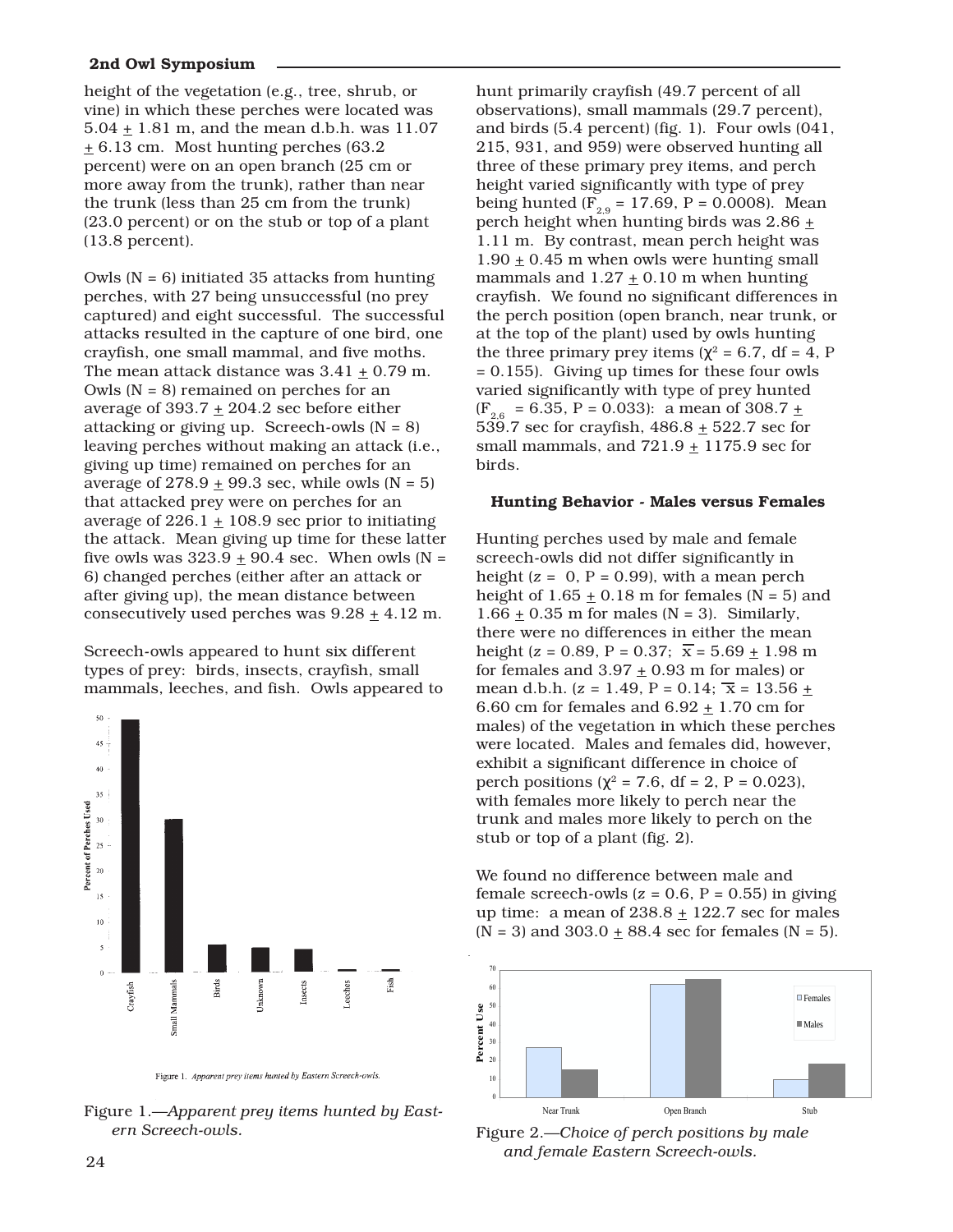We also found no difference  $(z = 0.29, P = 0.77)$ between males and females in mean attack time, with a mean of  $273.3 \pm 122.4$  sec for females (N = 3) and  $155.4 \pm 28.4$  sec for males  $(N = 2)$ .

Male and female screech-owls also did not differ  $(z = 0, P = 0.99)$  in mean attack distance. The mean attack distance for females  $(N = 4)$ was  $3.64 \pm 0.91$  m, while for males (N = 2) the mean distance was  $2.96 \pm 0.01$  m. Similarly, the mean distance between consecutive perches did not differ (*z* = 0.23, P = 0.82) between the sexes, with females  $(N = 4)$  moving a mean distance of  $8.3 \pm 4.8$  m and males (N = 2) a mean distance of  $11.3 \pm 2.0$  m.

Both males and females appeared to hunt primarily for crayfish, followed by small mammals and birds. There was no difference  $(\chi^2 = 1.8, df = 2, P = 0.4)$  between the sexes in the frequency with which they appeared to be hunting for the three primary prey items.

### **Hunting Behavior - Effect of Outcome**

The height of hunting perches from which attacks were initiated  $(\bar{x} = 1.54 \pm 0.36 \text{ m}; \text{ N} = 6$ owls) did not differ significantly (*z* = 0.8, P = 0.42) from that of perches from which owls did not initiate attacks ( $\bar{x}$  = 1.59  $\pm$  0.16 m; N = 6 owls). The mean height of perches from which successful attacks were initiated was  $1.58 \pm$  $0.59$  m (N = 4 owls), while that for perches from which unsuccessful attacks were initiated was  $1.40 \pm 0.71$  m (N = 4 owls). This difference was not significant  $(z = 0.43, P = 0.67)$ . The mean attack distance was  $3.10 \pm 1.34$  m (N = 4 owls) for successful attacks and  $4.03 \pm 2.31$  m (N = 4) owls) for unsuccessful attacks, and this difference was not significant (*z* = 0.14, P = 0.89).

Screech-owls  $(N = 6)$  that eventually initiated an attack remained on perches for an average of 614.6  $\pm$  956.5 sec, while those that did not initiate an attack remained on perches an average of  $299.9 \pm 100.0$  sec. This difference in perch time was not significant (*z* = 0.56, P = 0.58). One owl (Female 285) had a longer perch time prior to attack than the other owls because she once spent 84 minutes on a perch before making an attack. It is likely that this female, while roosting, happened to locate and then attack a prey item. If female 285 is removed from the analysis, the mean time until attack decreases to 226.1  $\pm$  108.9 sec (N = 5



owls) and the mean time until giving up increases slightly to  $323.9 \pm 90.4$  s (N = 5) owls). Nonetheless, this difference in perch time is still not significant  $(z = 1.2, P = 0.21)$ .

## **Hunting Behavior - Probability of Prey Detection and Pattern of Giving Up**

For a screech-owl on a perch searching for a prey item, the probability of detecting prey may increase, decrease, or remain the same as time passes. As described by Bye *et al.* (1992:270): "The cumulative distribution of detection times may be used to determine which of these possibilities is the case. This distribution decays exponentially if the probability of detecting prey remains constant. If the probability of prey detection increases or decreases, this will appear as a concave or convex deviation, respectively, from the exponential model." For all screech-owls that initiated attacks, we plotted the proportion of owls still remaining on their perches versus perch time (total time spent on the perch). These proportions were log-transformed to facilitate the assessment of fit to an exponential model (Bye *et al.* 1992). The decay in the distribution of attack times (detection times) was, in fact, close to exponential (fig. 3). The straight line representing the



Figure 3.—*Proportion of Eastern Screech-owls remaining on perch in relation to time on perch for perches from which an attack was made (N = 35). The straight line pattern indicates that how soon an owl is likely to attack is not predicted by perch time.*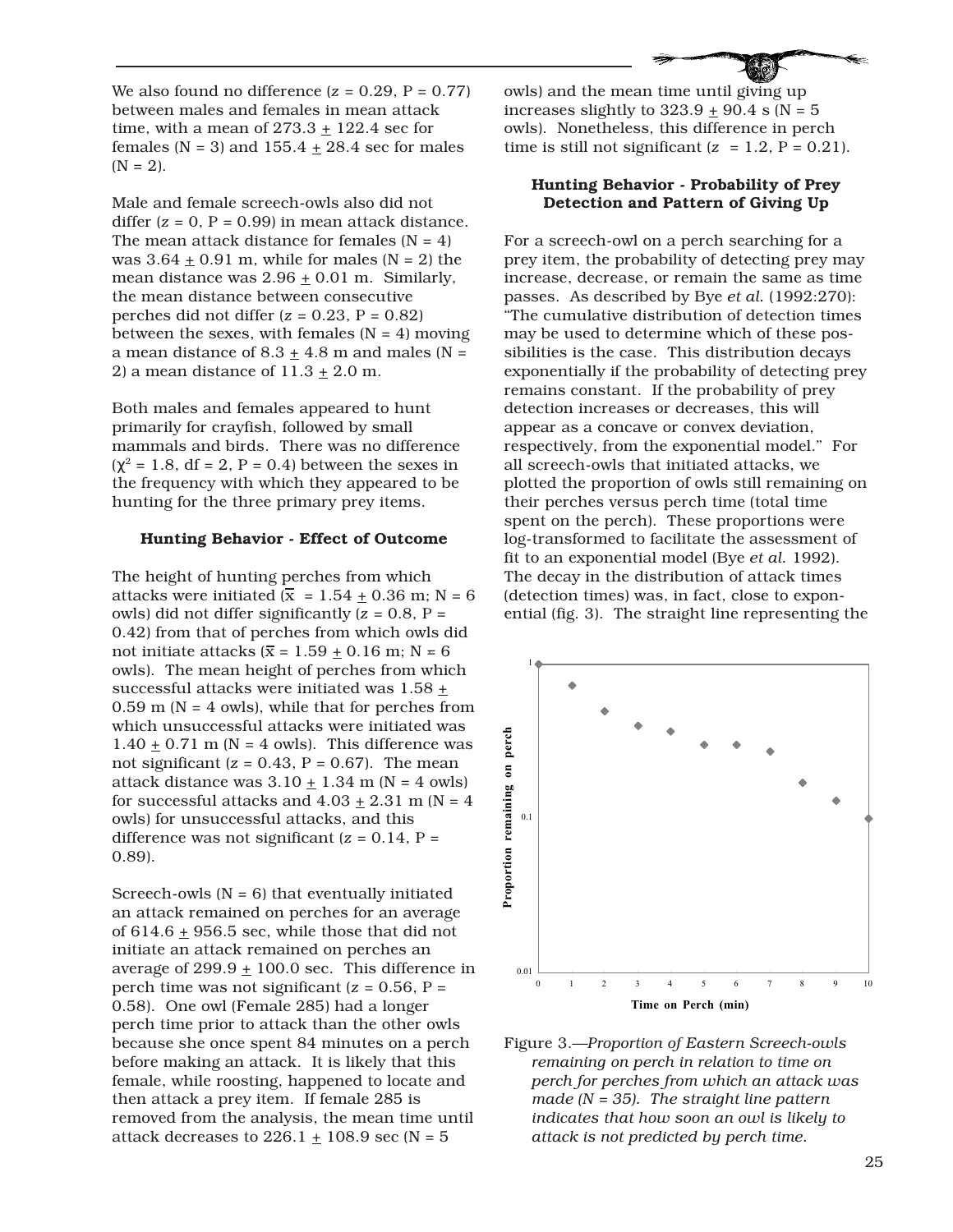best-fitting exponential model for attack times up to 10 min was log *y* = -0.09*x* - 0.056. In other words, prey were attacked by screechowls at a constant rate.

The decay in the distribution of giving-up times was also close to exponential (fig. 4). The straight line representing the best-fitting exponential model for giving-up times up to 10 min was  $\log y = -0.09x - 0.036$ . Thus, screechowls also gave-up at a constant rate.

## **Hunting Behavior - Effect of Season**

Examination of the hunting behavior of owls (N = 5) observed during both early and late winter revealed no significant seasonal variation in perch height, height or d.b.h. of the vegetation in which perches were located, perch time (before either giving up or attacking), attack distance, or distance between consecutive perches (table 2).

| Table 2.—Seasonal variation in the hunting |  |
|--------------------------------------------|--|
| behavior of Eastern Screech-owls. (Numbers |  |
| represent mean $\pm$ standard deviation.)  |  |

|                   | <b>Early winter</b><br>(Nov. Dec.) | Late winter<br>(Jan.-March) |
|-------------------|------------------------------------|-----------------------------|
| Perch height (m)  | $1.65 + 0.16$                      | $2.14 + 0.90$               |
| Perch tree/shrub  |                                    |                             |
| height $(m)$      | $3.93 + 1.21$                      | $5.88 + 3.62$               |
| Perch d.b.h. (cm) | $7.84 + 2.68$                      | $11.16 + 10.34$             |
| Perch time (sec)  | $319.3 + 155.0$                    | $368.8 + 305.5$             |
| Attack dist. (m)  | $3.42 \pm 0.72$                    | $3.47 + 2.07$               |
| Interperch        |                                    |                             |
| distance(m)       | $8.98 + 4.73$                      | $9.95 + 2.08$               |

We also examined possible seasonal variation in the types of prey that the four most frequently observed owls appeared to be hunting. Although three of these owls exhibited significant seasonal variation ( $\chi^2$  tests, P < 0.035), and variation for the fourth owl approached significance ( $\chi^2$  = 5.45, df = 2, P = 0.065), no clear trends were apparent. For example, two owls (307 and 041) appeared to be hunting for small mammals more than expected during early winter, while, in contrast, the other two owls (931 and 215) hunted for small mammals more than expected during late winter. Also illustrating the absence of any trends, one owl (931) hunted for crayfish more than expected in early winter, while two owls (307 and 041) did the same in late winter.





# **Hunting Behavior - Effect of Moonlight and Weather**

Screech-owls chose significantly higher perches when moonlight was available (i.e., 1/4 moon, 1/2 moon, 3/4 moon, or full moon) than when moonlight was not available (*z* = 2.09, P = 0.036), with a mean perch height of  $1.88 \pm 0.35$  $m (N = 5 \text{ owls})$  when moonlight was available and  $1.46 \pm 0.08$  m (N = 5 owls) when moonlight was not available.

Three owls (016, 215, and 931) were observed hunting during all weather conditions (snowing, raining, and no precipitation) and these varying conditions had no apparent effect on the type of prey that owls hunted ( $\chi^2$  = 1.68,  $df = 4$ ,  $P = 0.79$ . Similarly, temperature (above versus below freezing) had no effect on the type of prey being hunted by Screech-owls ( $\chi^2$  = 4.57, df = 2, P = 0.102). Screech-owls appeared to hunt for crayfish at similar rates both when air temperatures were above and below freezing. Temperature also had no significant effect on giving up times (*z* = 1.46, P =0.14), with owls giving up after  $366.2 \pm 40.3$ sec  $(N = 5$  owls) when temperatures were above freezing and after  $264.2 \pm 148.4$  sec (N = 5) owls) when below freezing.

#### **Hunting Behavior - Effect of Time of Night**

Overall, screech-owls exhibited significant temporal variation in type of prey hunted ( $χ² =$ 38.1, df = 6, P < 0.0001), with owls more likely to hunt for crayfish early in the evening (1800 - 2300 h) and small mammals later in the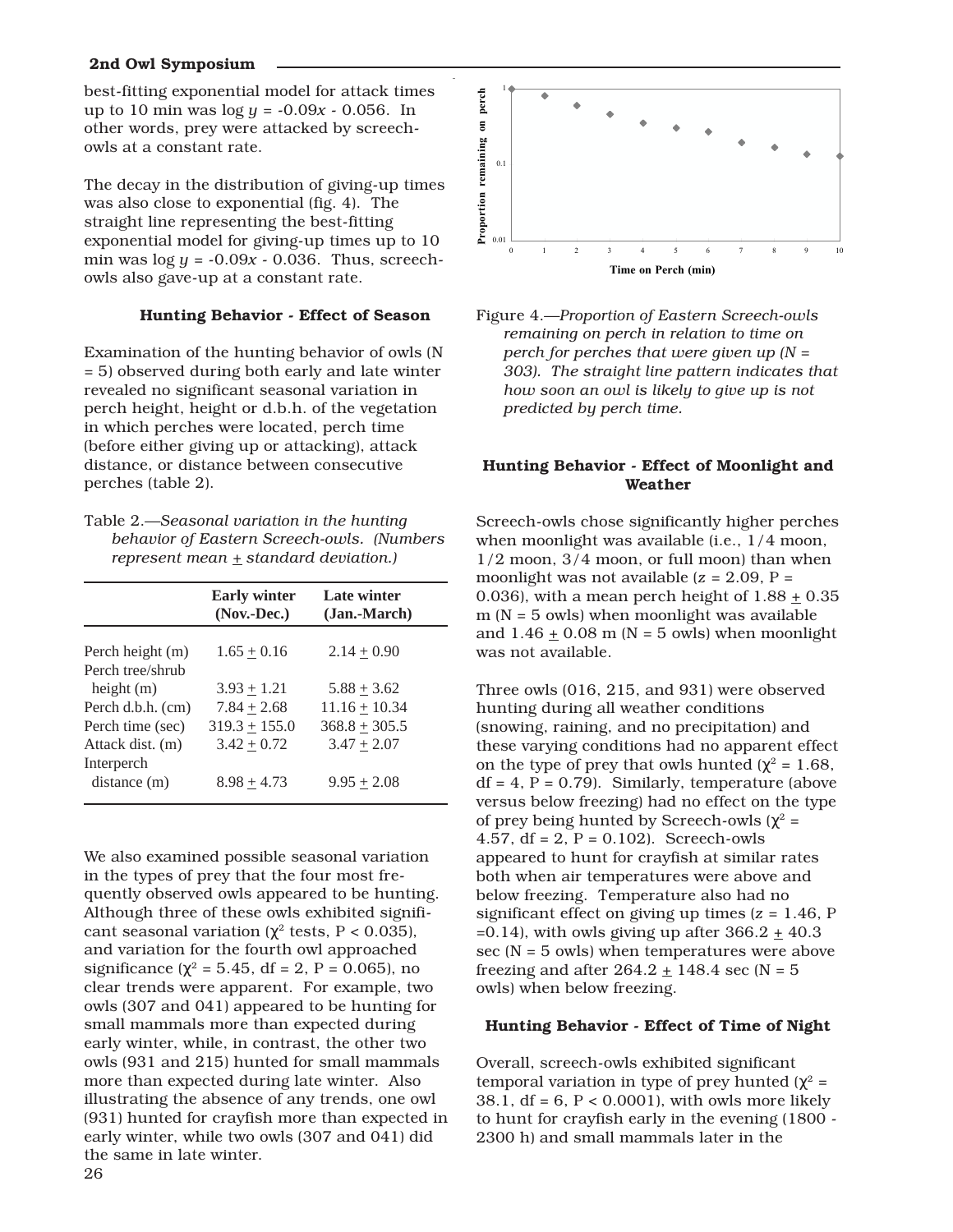evening (2300 - 0300 h). We had sufficient numbers of observations on six owls (016, 041, 215, 307, 931, and 959) to permit examination of possible temporal variation in type of prey hunted, and three of these owls (041, 215, and 959) exhibited the same significant ( $\chi^2$  tests, P < 0.035) tendency to hunt for crayfish earlier and small mammals later. In addition, this tendency approached significance ( $χ² = 9.6$ , df  $= 6$ , P  $= 0.14$ ) for another owl (931). The remaining two owls (016 and 307) appeared to hunt for crayfish and small mammals at similar levels throughout the night.

We found little evidence that giving up times varied with time of night. For five owls with sufficient number of observations for analysis (041, 215, 307, 931, and 959), only one exhibited significant temporal variation in giving up time. This female (041) had significantly shorter giving up times early in the evening  $(\bar{x} = 172.1 + 144.8 \text{ sec}; N = 26)$  than later in the evening  $(\bar{x} = 595.5 \pm 666.9 \text{ sec}; N =$ 13) (*z* = 2.55, P = 0.011). Three other owls (307, 931, and 959) also had shorter giving up times early in the evening, but differences in giving up times between early and late evening were not significant (Wilcoxon tests, P > 0.09).

### **DISCUSSION**

#### **Hunting Perches**

The mean perch height for hunting Eastern Screech-owls in this study was 1.66 m. By contrast, screech-owls roosting on open limb perches in the same study area were found at a mean height of 10.2 m (Belthoff and Ritchison 1990). Gehlbach (1995) also reported that screech-owls used higher perches when roosting  $(\bar{x} = 4 \text{ m})$  than when hunting  $(\bar{x} = 2.6 \text{ m})$ m). Boreal Owls also use higher perches for roosting than for hunting (Bye *et al.* 1992). Owls may select higher perches for roosting because such sites may provide more cover than lower sites (Bye *et al.* 1992). In fact, Belthoff and Ritchison (1990) noted that screech-owls typically selected roost sites that provided concealment. The lower perch sites selected by hunting owls probably provide an unobstructed view of, and unobstructed access to, the ground (Bye *et al.* 1992), an important consideration for predators that largely depend on ground-based prey.

Screech-owls in this study used lower hunting perches than reported for other species of owls.

For example, the mean height of hunting perches was found to be 3.3 m for Boreal Owls (Bye *et al.* 1992), 5.5 m for Great Gray Owls (*Strix nebulosa*; Bull and Henjum 1990), and 8.5 m for Northern Hawk Owls (*Surnia ulula*; Sonerud 1992). Norberg (1970), however, reported that the mean height of hunting perches used by Boreal Owls was 1.7 m, similar to that for screech-owls in this study. Several factors may influence the height of perches selected by hunting owls. An owl's sensory capabilities may be one such factor. For example, owls that depend heavily on acoustic cues to localize ground-dwelling prey may need to be a short distance from potential prey (Andersson 1981, Rice 1982, 1983). Thus, the use of low hunting perches by screech-owls in this study suggests that they may depend on hearing to locate prey. Anatomical evidence, however, suggests that screech-owls should be more dependent on vision. That is, screech-owls have symmetrical ears and Norberg (1987) suggested that owls with such ears may rely more on vision while those with asymmetrical ears may rely more on hearing. This may be true because asymmetrical ear openings would permit an owl to simultaneously locate prey on both the horizontal and vertical planes, but symmetrical ear openings do not preclude the use of hearing to locate prey. Owls with symmetrical ears could simply determine horizontal and vertical directions one after the other with an intervening tilting of the head (Norberg 1987). This technique would require more time but might still be effective when hunting relatively slow moving prey like terrestrial crayfish. It is likely, therefore, that screech-owls hunting from low perches may, in part, be seeking auditory cues concerning the location of prey. Other investigators have also reported observations suggesting that Eastern Screech-owls hear well and may, at times, depend on hearing to locate prey. For example, Bent (1938) and Gehlbach (1994) reported that screech-owls were able to locate prey hidden in leaf litter.

The type of prey being hunted may also influence the height of hunting perches. We found that screech-owls that appeared to be hunting crayfish perched lower than when apparently hunting small mammals or birds. Screech-owls that appeared to be hunting birds used relatively high perches, perhaps because avian prey were located in dense vegetation (e.g., cedars) rather than on the ground. Although both crayfish and small mammals are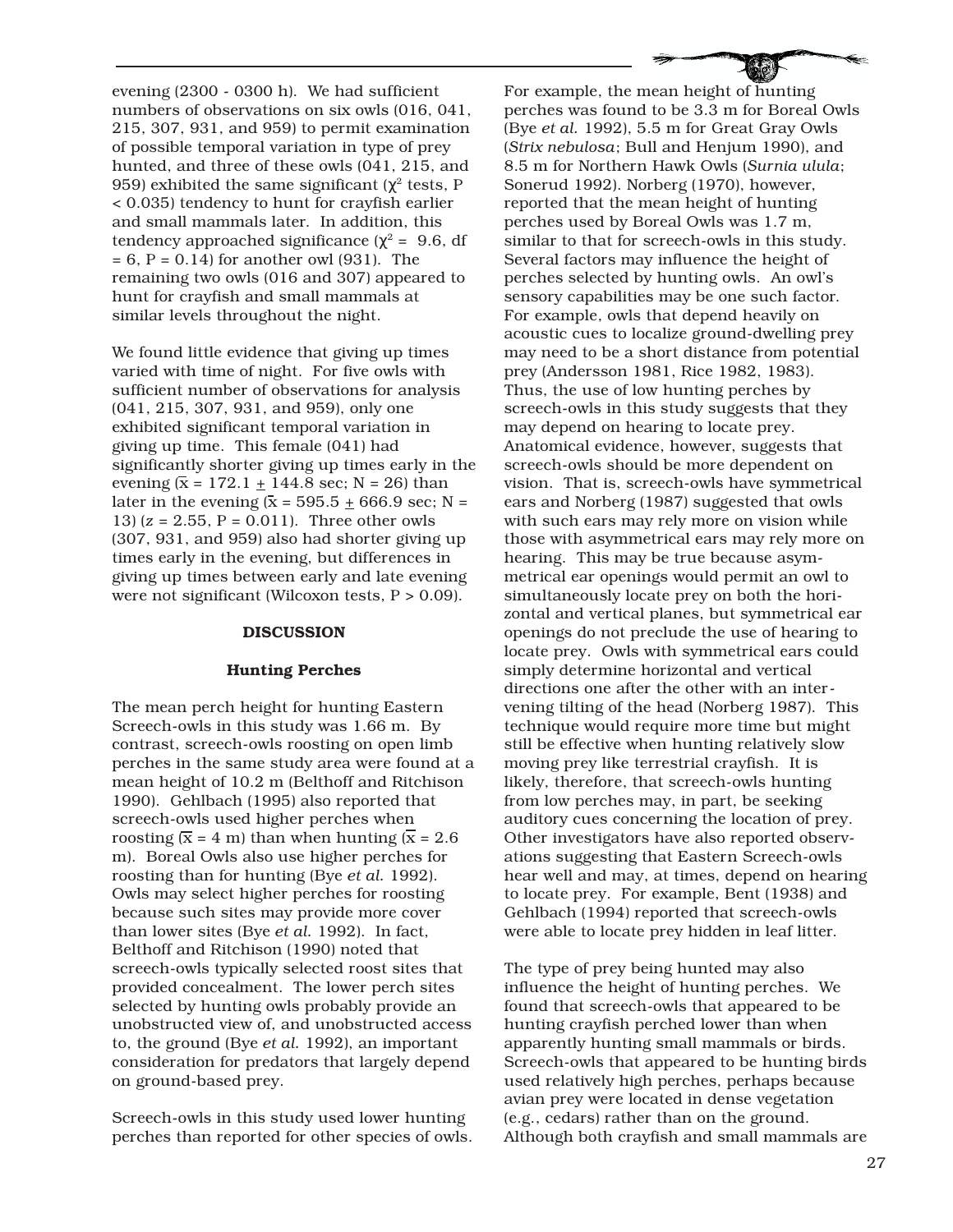found on the ground, screech-owls perched significantly lower when apparently hunting crayfish. One reason for such behavior may be that slower moving crayfish are more difficult to detect. Similarly, Pinkowski (1977) found that Eastern Bluebirds (*Sialia sialis*) perched lower in the spring (March 15 - April 15), because "smaller, fewer, or less active" insects were more difficult to detect at greater heights. Also, crayfish and, perhaps, invertebrates (or ectotherms) in general may be less likely to detect a nearby predator (particularly during cooler weather) than would more active (and alert) small mammals.

Light levels may also influence the height of hunting perches. As already noted, Great Gray Owls and Northern Hawk Owls use relatively high hunting perches compared to screechowls. These two species both hunt during the day when visibility is relatively high. In contrast, screech-owls are primarily nocturnal (and all our observations were made after sunset). Although screech-owls and other nocturnal owls do have eyes well-adapted for seeing under low-light conditions (Norberg 1987), they may have to perch lower to detect and accurately locate prey. Supporting this view, the hunting perches of screech-owls in this study were significantly higher when moonlight was available.

The height of hunting perches may also be influenced by perch availability. For example, screech-owls in suburban Waco, Texas, used higher hunting perches ( $\bar{x}$  = 2.6 m; Gehlbach 1994) than did screech-owls in this study. One possible factor for such differences may be that the vegetation in suburban areas has been substantially altered and typically has little understory (Beissinger and Osborne 1982, Gehlbach 1994). Thus, fewer low branches may be available as perch sites for hunting screech-owls.

The hunting perches of screech-owls were primarily on open branches of small trees or shrubs and at least 25 cm from the main trunk. Such sites, in contrast to typical roost sites (Belthoff and Ritchison 1990), provided little concealment and, as a result, may increase an owl's vulnerability to predation (e.g., by Great Horned Owls, *Bubo virginianus*). As already noted, however, hunting owls must have an unobstructed view that may not be available on perches located closer to, or against, the main trunk. Perhaps in an

28

attempt to reduce the chances of being spotted by a larger predator (as well as to reduce the chances of being spotted by potential prey), screech-owls typically remain motionless (and silent) when on hunting perches (pers. observ.).

# **Attack Distance and Success**

The mean attack distance for screech-owls in this study was 3.41 m. Similarly, mean attack distances for Boreal Owls were reported to be 4.4 m (Norberg 1970) and 5.6 m (Bye *et al.* 1992). Bye *et al.* (1992) suggested that such relatively short attack distances indicate a restricted search area and, further, also indicate that prey are being located using acoustic cues.

Only 8 of 35 attacks (22.8 percent) by screechowls were successful. Similarly, Ural Owls (*Strix uralensis*) hunting rodents were successful 27 percent of the time (Nishimura and Abe 1988) and Great Gray Owls also hunting rodents were successful 33 percent of the time (Bull and Henjum 1990). Eastern Screech-owls in Texas successfully captured 56 percent of vertebrate prey attacked and 83 percent of invertebrate prey attacked (Gehlbach 1994). Such results indicate that attack success rates vary with prey type, with invertebrate prey more likely to be successfully captured than vertebrate prey. The limited success of screech-owls in this study may indicate that they were attacking primarily small mammals. Whereas success rates may be higher for invertebrate prey, screech-owls may hunt small mammals because smaller invertebrates may represent less energy and, at times (e.g., during the winter months), may not be available.

# **Search Time**

For the five screech-owls we observed both when giving up and when attacking, the mean giving up time was 323.9 sec while the mean time until attack (or detection time; Carlson 1985) was 226.1 sec. Similarly, giving up times were longer than detection times for insectivorous, or primarily insectivorous, Spotted Flycatchers (*Muscicapa striata*; Davies 1977), Eastern Bluebirds (Pinkowski 1977), and American Kestrels (*Falco sparverius*; Rudolph 1982). In contrast, detection times were found to be longer in duration than giving up times for two species of owls that prey primarily on small mammals, Boreal Owls (Bye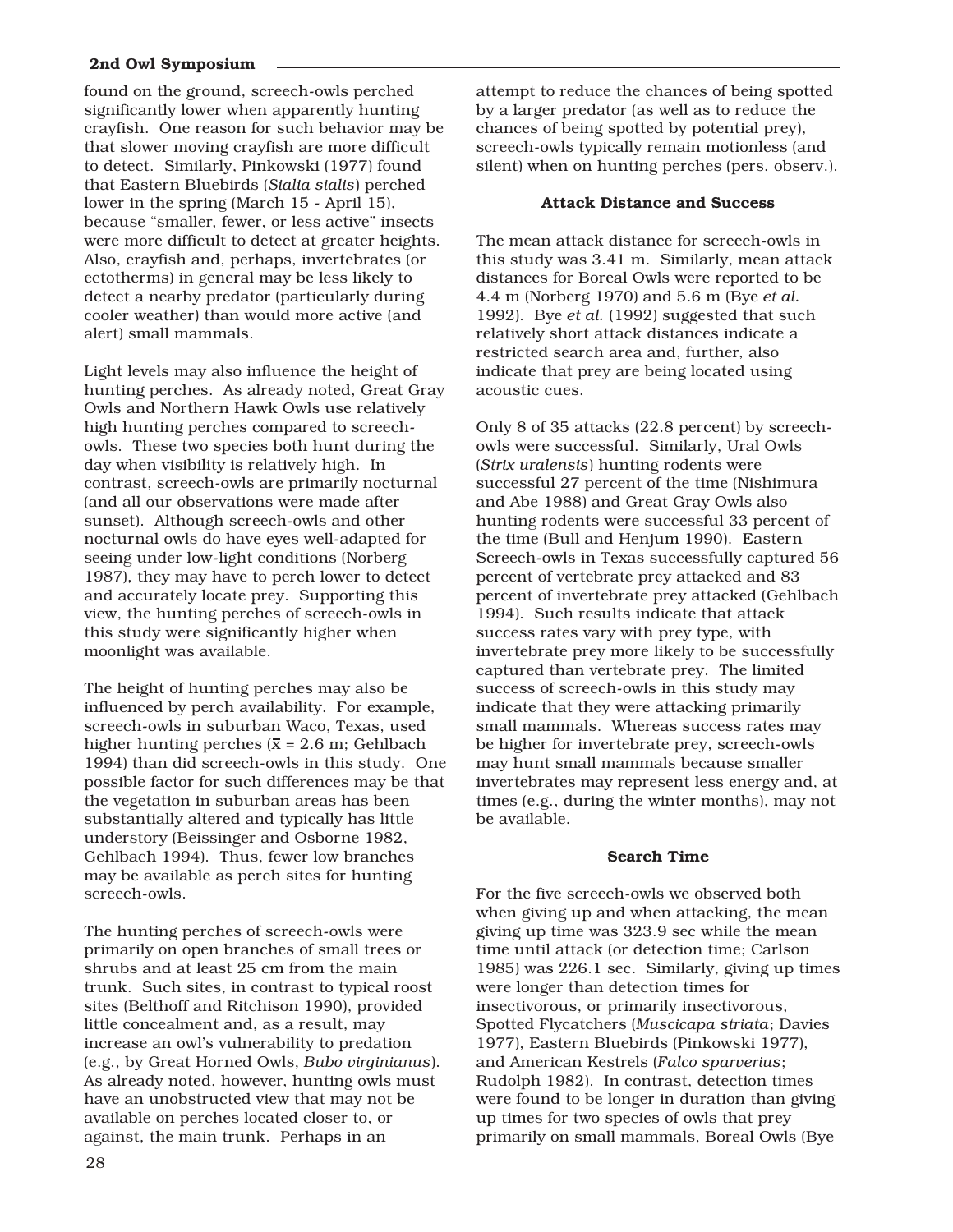*et al.* 1992) and Northern Hawk Owls (Sonerud 1989). Several investigators have noted that small mammals are more difficult for predators to catch than are insects (e.g., Sonerud 1980 cited in Bye *et al.* 1992, Temeles 1985). As a result, Sonerud (1989) suggested that an owl must wait longer before initiating an attack. If so, observed detection times would appear longer than actual detection times because owls are waiting for an undetermined period of time before launching an attack on already detected prey. Thus, one possible explanation for the short detection times (relative to giving up times) observed in this study is that screech-owls were hunting primarily insects and other invertebrates (i.e., crayfish). Screech-owls hunting primarily small mammals might have longer mean detection times. Unfortunately, we were unable to identify a sufficient number of prey to determine if attack times (detection times) for screech-owls varied with type of prey.

A predator attempting to optimize its hunting effort might be expected to abandon a perch as the probability of detecting prey begins to decline (Fitzpatrick 1981). However, screechowls in this study gave up and attacked prey at a constant rate, and similar results have been reported for Boreal Owls (Bye *et al.* 1992). Fitzpatrick (1981) explained such behavior by suggesting that birds can assess the complexity of the search area around each perch independently after landing and estimate how long it will take to search it thoroughly. If a prey item appears during this time, the bird attacks and, if not, the bird gives up. If an owl's home range includes a random selection of perches with respect to the quality of search areas, the perch survivorship curve will decline exponentially (Bye *et al.* 1992).

#### **Males versus Females**

We found few differences in the hunting behavior of male and female screech-owls. Males and females did differ significantly in perch location, with males more likely to perch on the very top of plants and females more likely to perch near the trunk. This difference may be due, at least in part, to differences in body size. Female screech-owls typically weigh more than males (Gehlbach 1994, Henny and VanCamp 1979, pers. observ.) and, as a result, may have to perch on the slightly larger and stronger branches located closer to the trunk of small trees and shrubs.

The similar hunting techniques of male and female screech-owls in our study may be due to similarities in the types of prey being hunted. We found that males and females appeared to hunt primarily for crayfish and small mammals. Similarly, Hofstetter (1995) reported that male and female screech-owls on the same study area captured the same types of prey during the breeding season.

Bye *et al.* (1992) found that female Boreal Owls had longer giving up times than males, and suggested that larger females should wait longer than smaller males because the cost of flight is greater for larger females. We found no difference between male and female screechowls in giving up time. This apparent difference in the behavior of Boreal Owls and Eastern Screech-owls may be due to differences in the degree of sexual dimorphism. Female Boreal Owls are 4 percent larger than males by wing length and 64 percent larger by body mass (Korpimaki 1986, Lundberg 1986). In contrast, female screech-owls are typically only 16-17 percent larger in body mass than males (Henny and VanCamp 1979, Gehlbach 1994). As with screech-owls in this study, Bye *et al.* (1992) found that male and female Boreal Owls did not differ significantly in the mean height of hunting perches.

### **Moon Phase, Weather, and Season**

Screech-owls in this study perched significantly higher when moonlight was available, perhaps because more light may permit hunting owls to see greater distances and, therefore, perch higher. In addition, however, more light may permit screech-owls to rely more on vision than on hearing. Because visual hunters need not be as close to prey as acoustic hunters, screech-owls relying on vision to locate prey would be able to perch higher.

Screech-owls in this study exhibited no changes in hunting behavior with season or with changing weather conditions. Our study was conducted over a 4-month period, and conditions during that limited time may not have varied sufficiently to influence prey availability or hunting behavior. Studies conducted over longer periods have revealed that the food habits of Eastern Screech-owls do vary seasonally, with more invertebrates taken during the breeding period (March-August) than during the non-breeding period (September-February; Ritchison and Cavanagh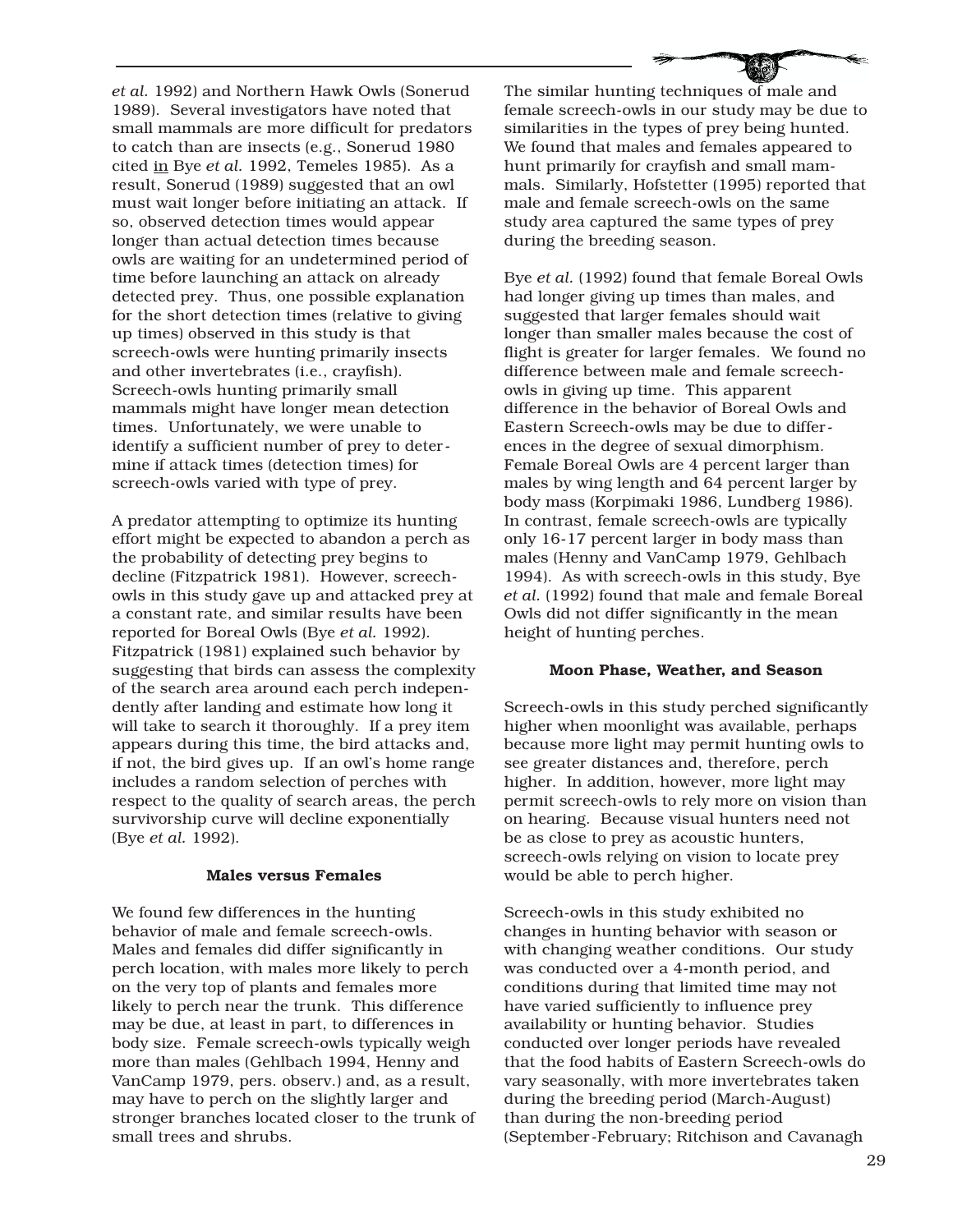1992). Such changes in prey use would, as observed in this study, cause corresponding changes in hunting behavior.

An important factor in the seasonal variation in prey used by screech-owls is that invertebrates are less likely to be available during colder weather (Ritchison and Cavanagh 1992). Screech-owls in our study hunted primarily for crayfish, an invertebrate whose activity (and therefore availability to screech-owls) may be influenced by temperature. If so, fewer crayfish should have been available at lower temperatures and, as a result, screech-owls should have altered their hunting behavior (perhaps, for example, by hunting for endotherms like small mammals and birds). No such change in behavior was observed. A likely explanation for this is that the crayfish hunted by screech-owls in our study apparently remained active and available as prey even when temperatures were below freezing.

## **Time of Night**

Four of six screech-owls observed hunting both early and late in the evening exhibited a tendency to hunt for crayfish early in the evening (1800 - 2300 h) and small mammals later in the evening (2300 - 0300 h). Because crayfish are ectotherms, declining temperatures as the evening progresses might reduce crayfish activity levels and, therefore, availability. As noted previously, the crayfish on our study area apparently remain active even when temperatures are below freezing. Another possible explanation is that the availability of crayfish and small mammals varies with nightly variation in their normal activity patterns, with crayfish more active early in the evening and small mammals later in the evening. We have no information, however, concerning the normal activity patterns of these prey species.

#### **ACKNOWLEDGMENTS**

We thank Jeff Hawkins, Michael Moeykens, Charla Mutchler, Dawn Wilkins, Eric Williams, Randy Mowrer, and Ann Abbruzzese for field assistance. Rick Gerhardt and Chris Hill provided helpful comments on an earlier draft of this manuscript.

#### **LITERATURE CITED**

- Andersson M. 1981. On optimal predator search. Theoretical Population Biology. 19: 58-86.
- Belthoff, J.R. 1987. Post-fledging behavior of the Eastern Screech-owl (*Otus asio*). Richmond, KY: Eastern Kentucky University. M.S. thesis.
- Belthoff, J.R.; Ritchison, G. 1990. Roosting behavior of postfledging Eastern Screechowls. Auk. 107: 567-579.
- Belthoff, J.R.; Sparks, E.J.; Ritchison, G. 1993. Home ranges of adult and juvenile Eastern Screech-owls: size, seasonal variation and extent of overlap. Journal of Raptor Research. 27: 8-15.
- Bent, A.C. 1938. Life histories of North American birds of prey, Part 2. Bull. 170. Washington, DC: U.S. National Museum.
- Beissinger, S.R.; Osborne, D.R. 1982. Effects of urbanization on avian community organization. Condor. 84: 74-83.
- Bull, E.L.; Henjum, M.G. 1990. Ecology of the Great Gray Owl. Gen. Tech. Rep. GTR-PNW-265. Portland, OR: U.S. Department of Agriculture, Forest Service, Pacific Northwest Research Station.
- Bye, F.N.; Jacobsen, B.V.; Sonerud, G.A. 1992. Auditory prey location in a pause-travel predator: search height, search time, and attack range of Tengmalm's Owls *(Aegolius funereus*). Behavioral Ecology. 3: 266-276.
- Carlson, A. 1985. Prey detection in the Redbacked Shrike (*Lanius collurio*): an experimental study. Animal Behavior. 33: 1243- 1249.
- Craighead, J.J.; Craighead, F.C., Jr. 1956. Hawks, owls, and wildlife. Harrisburg, PA: Stackpole Co.
- Davies, N.B. 1977. Prey selection and the search strategy of the Spotted Flycatcher (*Muscicapa striata*): a field study on optimal foraging. Animal Behavior. 25: 1016- 1033.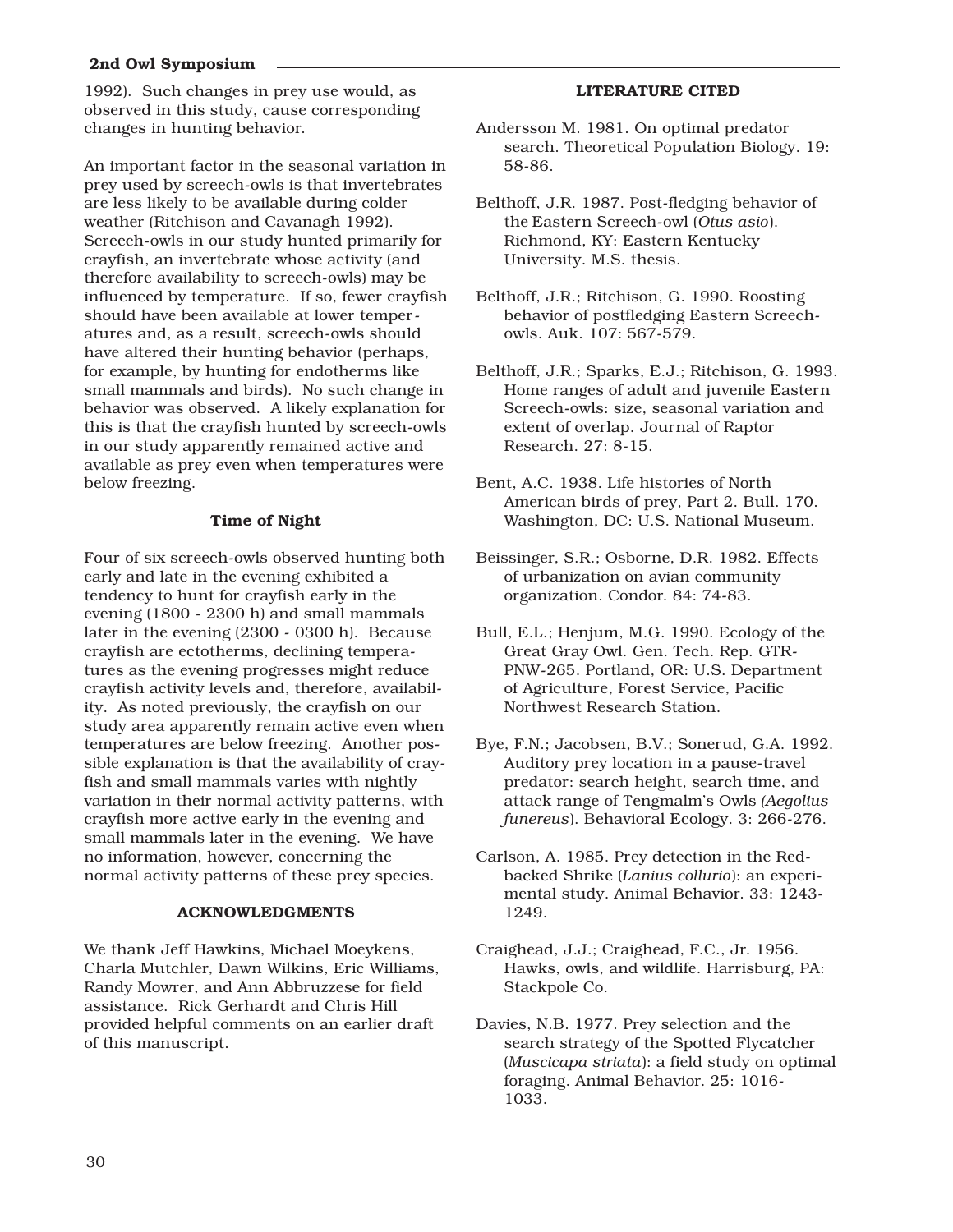Fitzpatrick, J.W. 1981. Search strategies of tyrant flycatchers. Animal Behavior. 29: 810-821.

Gehlbach, F.R. 1994. The Eastern Screech-owl: life history, ecology, and behavior in suburbia and the countryside. College Station, TX: Texas A&M University Press.

Gehlbach, F.R. 1995. Eastern Screech-owl (*Otus asio*). In: Poole, A.; Gill, F., eds. The birds of North America. No.165. Philadelphia, PA: The Academy of Natural Sciences, and Washington, DC: The American Ornithologists' Union.

Greig-Smith, P.W. 1983. Use of perches as vantage points during foraging by male and female Stonechats, *Saxicola torquata*. Behaviour. 86: 215-236.

Henny, C.J.; Van Camp, L.F. 1979. Annual weight cycle in wild screech owls. Auk. 96: 795-796.

Hofstetter, S.H. 1995. The provisioning behavior of adult Eastern Screech-owls: prey use, sex differences, and the effect of nestling behavior. Richmond, KY: Eastern Kentucky University. M.S. thesis.

Johnsgard, P.A. 1988. North American owls: biology and natural history. Washington, DC: Smithsonian Institution Press.

Korpimaki, E. 1986. Reversed size dimorphism in birds of prey, especially in Tengmalm's Owl *Aegolius funereus*: a test of the "starvation hypothesis." Ornis Scandinavica. 17: 326-332.

Leger, D.W.; Didrichsons, I.A. 1994. An assessment of data pooling and some alternatives. Animal Behavior. 48: 823-832.

Lundberg, A. 1986. Adaptive advantages of reversed sexual dimorphism in European owls. Ornis Scandinavica. 17: 133-140.

Marshall, J.T., Jr. 1967. Parallel variation in North and Middle American screech owls. Western Foundation of Vertibrate Zoology Monograph. 1: 1-72.

Martin, G.R.; Gordon, I.E.; Cadle, D.R. 1975. Electroretinographically determined spectral sensitivity in the Tawny Owl (*Strix aluco*). Journal of Comparative Physiological Psychology. 89: 72-78.

Nishimura, K.; Abe, M.T. 1988. Prey susceptibilities, prey utilization and variable attack efficiencies of Ural Owls. Oecologia. 77: 414-33.

Norberg, R.A. 1970. Hunting technique of Tengmalm's Owl *Aegolius funereus.* Ornis Scandinavica. 1: 51-64.

Norberg, R.A. 1987. Evolution, structure, and ecology of northern forest owls. In: Nero, R.W.; Clark, R.J.; Knapton, R.J.; Hamre, R.H., eds. Biology and conservation of Northern Forest Owls. Gen. Tech. Rep. RM-142. Fort Collins, CO: U.S. Department of Agriculture, Forest Service, Rocky Mountain Forest and Range Experiment Station.

Pinkowski, B.C. 1977. Foraging behavior of the Eastern Bluebird. Wilson Bulletin. 89: 404- 414.

Rice, W.R. 1982. Acoustical location of prey by the Marsh Hawk: adaptation to concealed prey. Auk. 99: 403-413.

Rice, W.R. 1983. Sensory modality: an example of its effect on optimal foraging behavior. Ecology. 64: 403-406.

Ritchison, G.; Cavanagh, P.M. 1992. Prey use by Eastern Screech-owls: seasonal variation in central Kentucky and a review of previous studies. Journal of Raptor Research. 26: 66-73.

Rudolph, S.G. 1982. Foraging strategies of American Kestrels during breeding. Ecology. 63: 1268-1273.

SAS Institute. 1989. SAS user's guide: statistics. 1989 ed. Cary, NC: SAS Institute.

Smith, D.G.; Gilbert, R. 1981. Backpack radio transmitter attachment success in Screech Owls (*Otus asio*). North American Bird Bander. 6: 142-143.